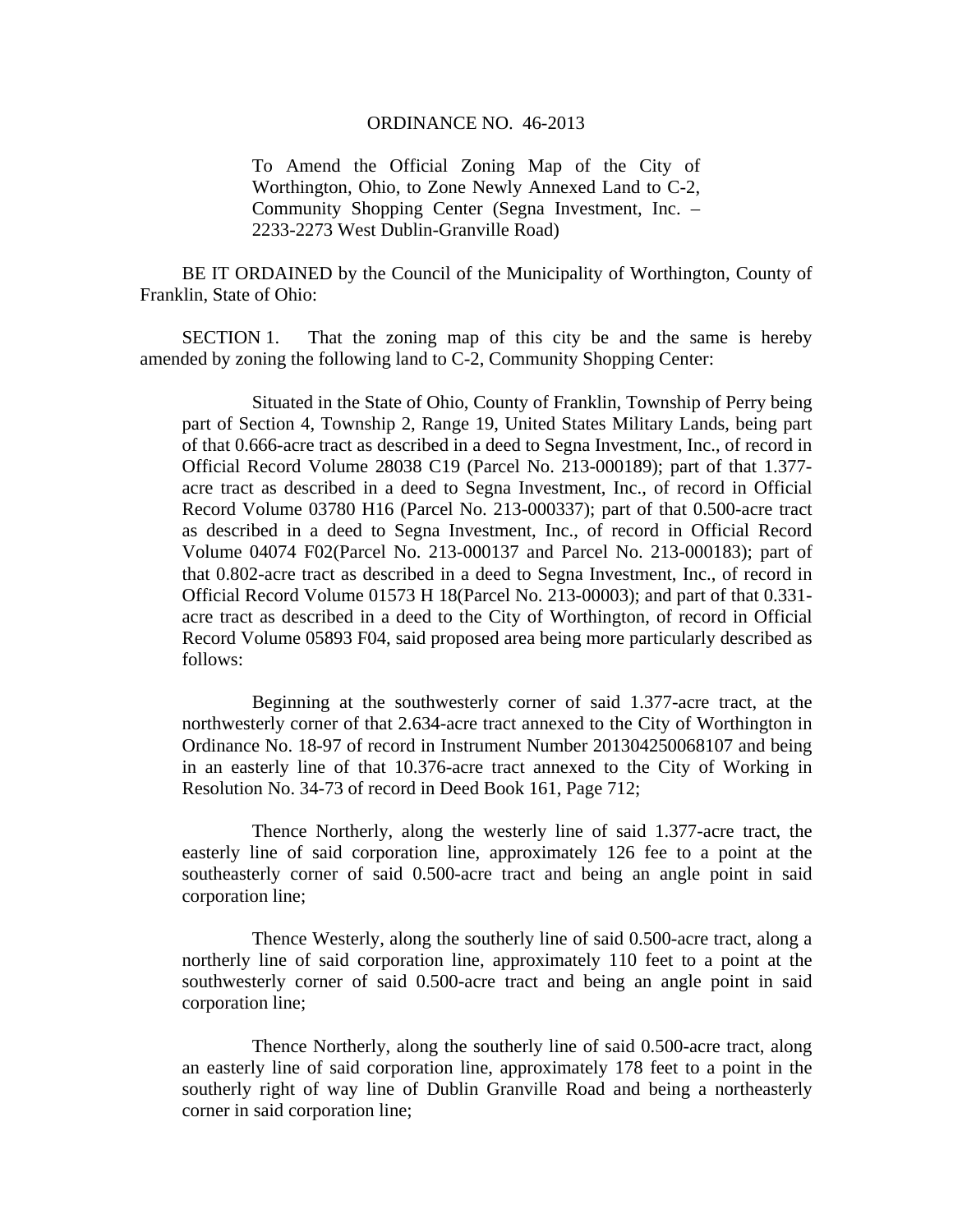## ORDINANCE NO. 46-2013

Thence Easterly, along the southerly right of way line of Dublin Granville Road, through said 0.500-acre tract and said 0.802-acre tract and said 0.666-acre tract, approximately 501 feet to a point in the centerline of Linworth Road;

Thence Easterly, continuing along the original southerly right of way line of Dublin Granville Road, approximately 136 feet to a point at the northwesterly corner of that 12.36-acre tract annexed to the City of Worthington in Resolution No. 26-69 of record in Miscellaneous Record 148, page 541;

Thence Southerly, along said corporation line, approximately 10 feet to a point at the northeasterly corner of that 0.301-acre tract annexed to the City of Worthington in Ordinance No. 4-86 of record in Official Record Volume 6985 G05, in the southerly line of said 0.331-acre tract;

Thence Westerly, along said corporation line, and the southerly line of said 0.331-acre tract, being parallel to and 40 feet southerly from the centerline of said Dublin Granville Road, approximately 68 feet to a point of curvature;

Thence Southwesterly, continuing along said corporation line, along a line of said 0.331-acre tract, along the arc of a curve to the left having a radius of 25 feet, an arc distance of approximately 42 feet to a point of tangency;

Thence Southerly, continuing along said corporation line, along the easterly line of said 0.331-acre tract, approximately 112 feet to a point in a northerly line of said 12.36-acre tract annexed to the City of Worthington in Resolution No. 26-69, at the southwesterly corner of said 0.301-acre tract annexed to the City of Worthington in Ordinance No. 4-86;

Thence Westerly, along a northerly line of said 12.36-acre tract annexed to the City of Worthington, approximately 10 feet to a point at a northwesterly corner of said 12.36-acre annexed area;

Thence Southerly, along said corporation line being parallel to and 30 feet easterly from the centerline of said Linworth Road, approximately 116 feet to a point at the northeasterly corner of said 2.634-acre tract annexed to the City of Worthington in Ordinance No. 18-97;

Thence Westerly, crossing said Linworth Road, along the southerly line of said 1.377-acre tract, along said corporation line, approximately 407 feet to the place of Beginning and containing 3.2-acres, more or less;

This zoning shall not apply to existing road right-of-way described above for Linworth Road and West Dublin-Granville Road (SR 161).